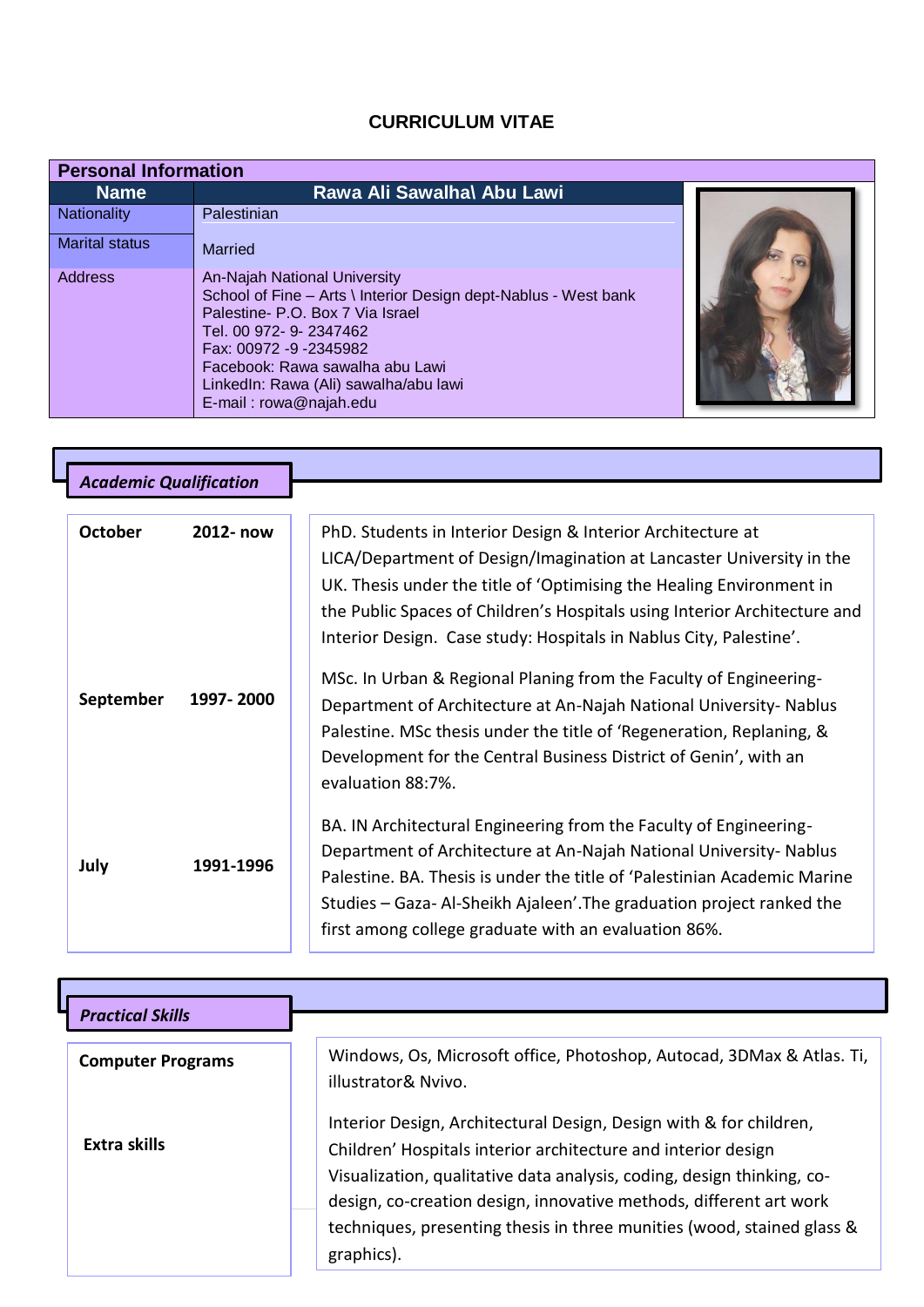| <b>Work Experience</b> |                                                                                                                                                                                                                                                                                                                                                                                                                                                                                                                                                                                                         |
|------------------------|---------------------------------------------------------------------------------------------------------------------------------------------------------------------------------------------------------------------------------------------------------------------------------------------------------------------------------------------------------------------------------------------------------------------------------------------------------------------------------------------------------------------------------------------------------------------------------------------------------|
| 2001-2012              | (1) Has been a member of the teaching staff in the Department of<br>Interior Design, the Faculty of Fine Arts. An-Najah National<br>University since January 2001, teaching the following academic<br>courses:                                                                                                                                                                                                                                                                                                                                                                                          |
|                        | Architectural Drawing.<br>Design Basics.<br>Interior Design 1<br>Interior Design 2<br>Interior Design 3<br>Interior Design 4<br>Interior Design 5<br><b>Graduation Projects</b><br>Three Dimension design<br>Graduate Research Project<br>Theories and Design Methodologies                                                                                                                                                                                                                                                                                                                             |
|                        | <b>Detailed Plan</b><br>Materials and the Creation of Architect                                                                                                                                                                                                                                                                                                                                                                                                                                                                                                                                         |
|                        |                                                                                                                                                                                                                                                                                                                                                                                                                                                                                                                                                                                                         |
| 1997-2000              | (2) Has been a member of the teaching staff (Part time) in the<br>Department of Architecture, the Faculty of Engineering. An-<br>Najah National University since Dec 1997-2000, teaching the<br>following academic courses:                                                                                                                                                                                                                                                                                                                                                                             |
|                        | Design 2<br>Design 5                                                                                                                                                                                                                                                                                                                                                                                                                                                                                                                                                                                    |
| 1996-2005              | (3) Architectural Design Supervision & Interior Design At Bayt Al<br>Handassah Consultative Company, working on several projects:                                                                                                                                                                                                                                                                                                                                                                                                                                                                       |
|                        | ↓ Zuraik Kanaz 'a Commercial Center Nablus Downtown<br>(5900m2). Year 2000(14 floors).<br>$\downarrow$ Al Masayef residential – Ramalla Al Masayef (113 units) Year<br>1996-1997.<br>↓ Salose Garden Project Sabastia (1000m2) Year 1997.<br>$\downarrow$ Younes Shehada building Nablus (7000m2) Year 1998.<br>$\downarrow$ Villa Al – Alul (720m2) Nablus Year 1998.<br>$\ddot{+}$ Hilal Shak"a Building Nablus (6000m2) Year 1998 (11floor).<br>$\downarrow$ Villa For Mr. Ramzy Abdullah.(880m2) Jamaa`n Year 1999.<br>$\downarrow$ Al Yasmeen Motel and soq Nablus (2400m2) Year 1998(3<br>floor). |
|                        | $\ddot{*}$ Hawash Doublex Nablus (450m2) Year 1999(2 floor).<br>Majdi Commercial Center Ramallah Dewar al manara (6500m2)<br>Year 2000 (10 Floor).                                                                                                                                                                                                                                                                                                                                                                                                                                                      |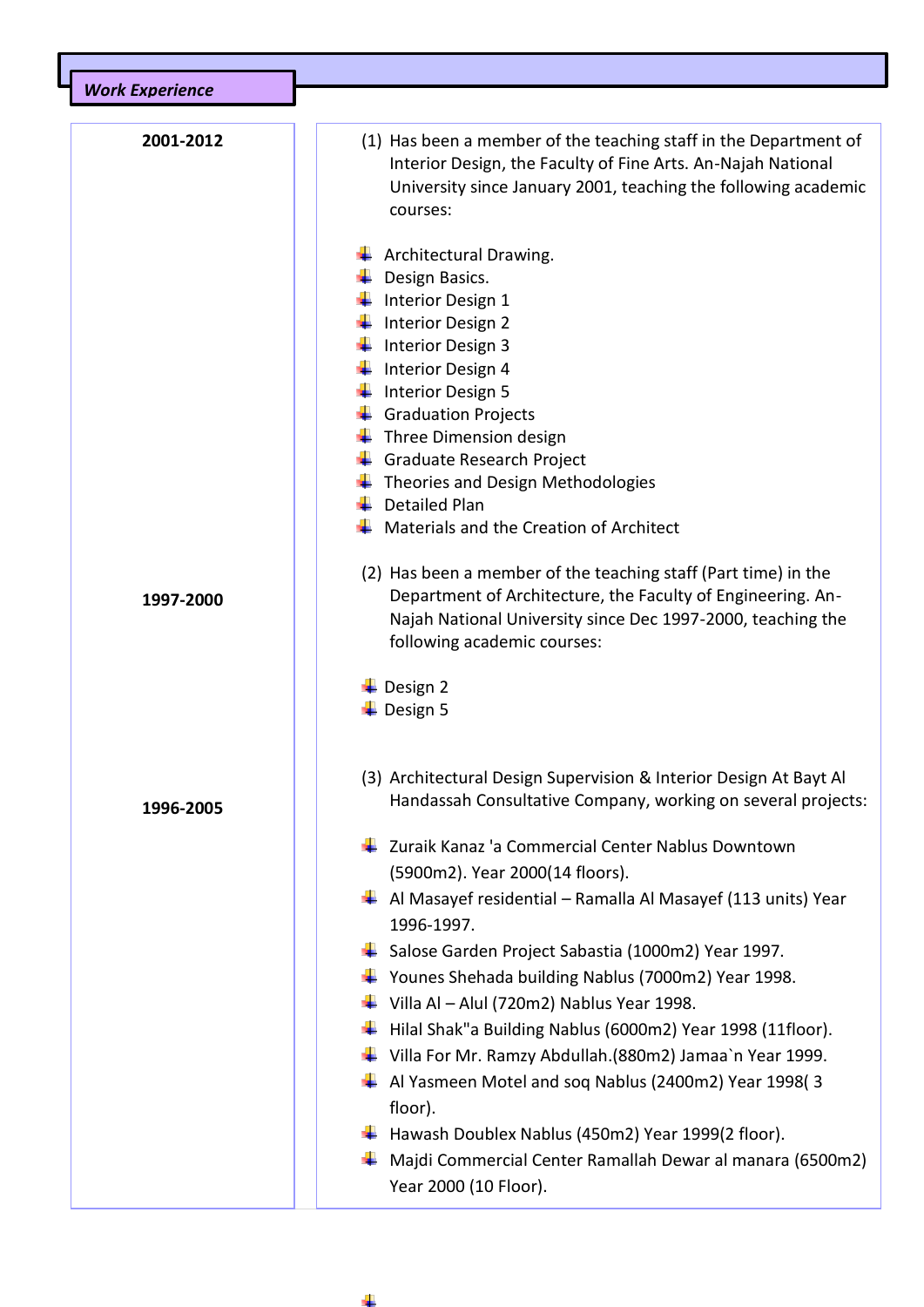- Al Rifa`e Factory Nablus ( 190m2) Year 2000 ( 3 Foolr)
- ↓ Raffidia Commercial Center Nablus (14500m2) Year 2000 (13 Floor).
- $\downarrow$  Al Zagha building Nablus (2000m2) Year 2000 (4 floor).
- Interior Design of Al Hour Jewelry Nablus Year (2000).
- ↓ Villa Qumhawee Ramallah (750m2) Year 2000(3 floor).
- ↓ Villa Jihad Jamma`een (900m2) Year 2000 (3 floor).
- $\frac{1}{2}$  Al Awed Housing Complex Ramallah (2900m2) Year 2000(8 floor)
- **Wahammad Taha Housing Complex (5900m2) Year** 2000(9Floor).
- Al Naballee Building Ramallah (5800m2) Year 1999.
- Villa Mustafa salami Deristia (450m2) Year 2005.
- ↓ Villa Doctor Hekmat al Sa`ed (900m2) Year 2005.
- Al Qawasmee Residential Complex Ramallah (1000m2) Year 2005.
- Ishtaia Building Nablus (2000m2) 8 floor, Year 2004.
- Al Jnade Building Nablus (1700m2) 7Floor, Year 2003.
- Villa Samaro Nablus (1000m2) 4 floor, Year 2002.
- $\downarrow$  Al Zaka Building Nablus (1400 m2) (8 floor Year 2004.
- $\downarrow$  Al Zaka Building Nablus (1200 m2) (8 Floor) year 2005.
- $\downarrow$  Competitive Projects such as for al mashreq trading canter, for municipality.
- $\downarrow$  Park Chamber of Commerce competitive in Nablus city.
- $\leftarrow$  An- Najah new campus competitive site plan

 (4) Special Projects— Interior Design, furnishing, finishing, landscape and Exterior architecture design projects (special work):

- $\overline{+}$  Atabee House about 500m2 Nablus Zawata from 2002-2005
- $\downarrow$  Al Atabee shop- Nablus city, the central Business District.
- $\overline{\phantom{a}}$  Al Hoor gold shop Nablus city.
- $\downarrow$  Al Mahdee gold shop Nablus.
- $\triangleq$  AL sha5sheer Pharmacy /Nablus.
- $\downarrow$  Doctore -Hanee al ahmad Rafiedia 150m2.
- Roof Kasan –. Nablus –Rafedia.250m2
- Villa Ammer Al Shaksheer— Nablus Street of Aseera –South Mountain of Nablus. 320m2
- $\overline{\phantom{a}}$  Home Of FatHee al Samree,/Al-Toor, Nablus city
- $\frac{1}{\sqrt{1}}$  Sharaf House in Nablus/ 140m2.
- $\overline{\phantom{a}+}$  Al zawawee apartment— Nablus Zawata 160m2.
- $\downarrow$  Villa Saed odeh.al Amreya –Nablus City
- $\overline{\phantom{a}}$  Al Qadomee House. Bait Wazan- Nablus city.
- $\downarrow$  Moayad Sawalha apartment-Aseera Al-shamali/Nablus city
- ↓ Villa Doctor Moawya Al-Masree—Nablus City.
- $\overline{\phantom{a}}$  Saeed apartment—Ramallah City.

÷

 $\downarrow$  Lubna Abu Lawi apartment—Nablus City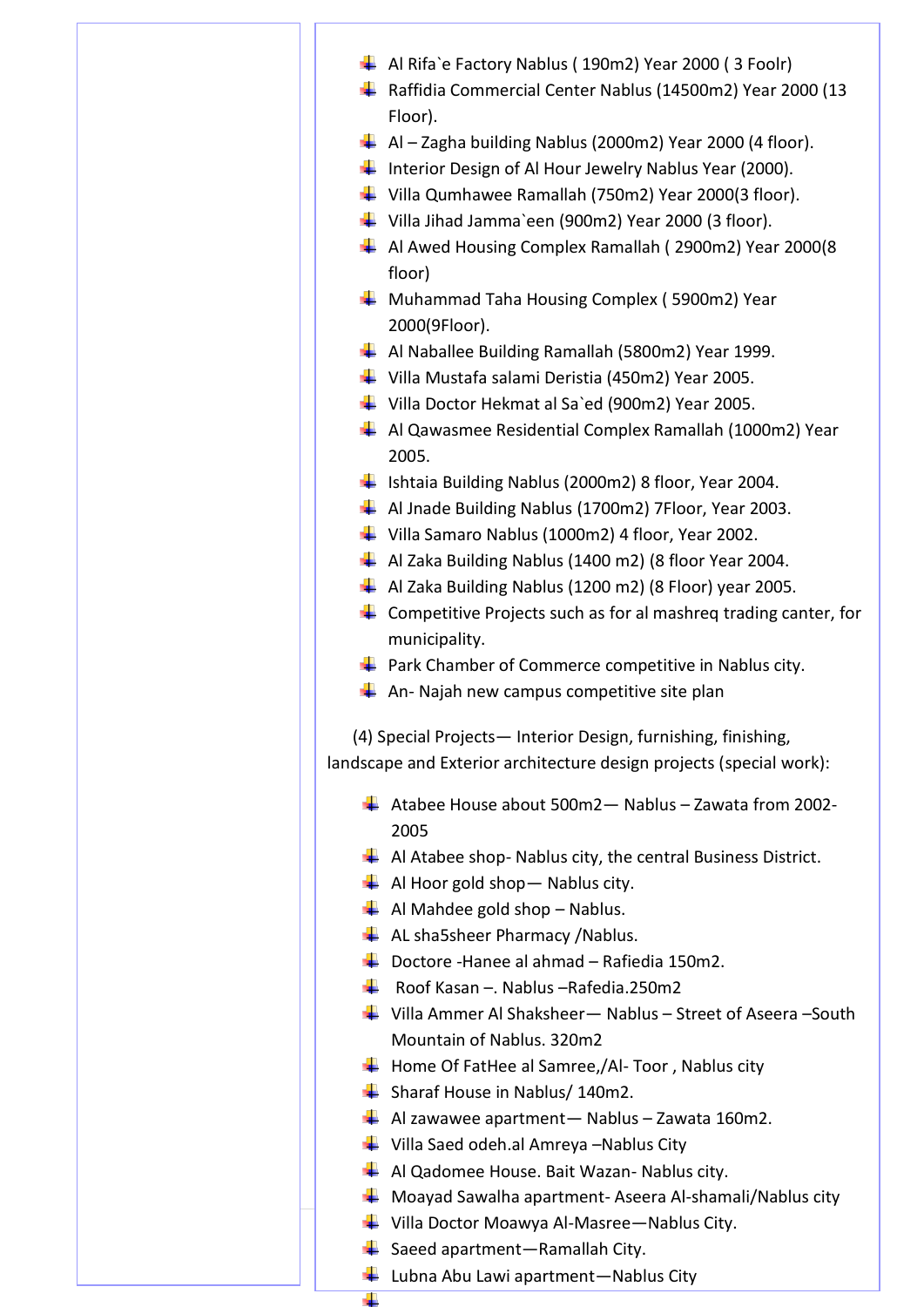| <b>Training Courses</b> |                                                                        |
|-------------------------|------------------------------------------------------------------------|
|                         |                                                                        |
| 2012-2013               | (1) Lancaster University                                               |
|                         | $\leftarrow$ Academic Writing                                          |
|                         | Thesis Writing                                                         |
|                         | Interview as a research Technique                                      |
|                         | Visual Methods in the Social Sciences & Humanities                     |
|                         | Managing Problems with supervision Engineering                         |
|                         | Ethnography & Participant Observation                                  |
|                         | Introduction to the philosophy of the Social Science                   |
|                         | Quantitative Research Methods Introduction                             |
|                         | Qualitative Methods in the Social Sciences                             |
|                         | Designing, Undertaking and Surviving Doctoral Research                 |
|                         | Ethics in Arts & Social Science Research                               |
|                         | Approaches to Qualitative Analysis                                     |
|                         | Advanced thesis Writing. Refocusing the Thesis                         |
|                         | Keeping up to date with your literature of your subject                |
|                         | Doing the literature research for a systematic review                  |
| 2009-2011               | $\downarrow$ Writing for publication.                                  |
|                         | Presenting in a conference                                             |
|                         | (2) An-Najah National University:                                      |
|                         | Excellence in education from the academic side                         |
|                         | $\frac{1}{2}$ advanced English Teaching 200 hour under the auspices of |
|                         | PFDP with the collaboration of amid east in 2011                       |
|                         | Training for the Committee of Quality Membership.                      |

 $Conferences$  $\downarrow$  At Lancaster University. Presenting a paper and participating in a poster at PhD Design conference: Better by Design, Environment, self & society.  $\frac{1}{2}$  At Lancaster University in the UK. Presenting in the PG conference in 3M presentation.  $\frac{1}{2}$  At Lancaster University in the UK. Presenting in the PG conference in 3M presentation and participating in a poster.  $\overline{\phantom{a} \bullet}$  At Lancaster University in the UK. Entering, working and participating in the preparation of Service Design Conference. LICA PHD Design Conference, 2013. Attending  $\overline{\textbf{F}}$  First, second & third Conference on Palestinian Art and Folklore 'The reality and challenges'.  **2015 2014 2013 2009, 2010 & 2011**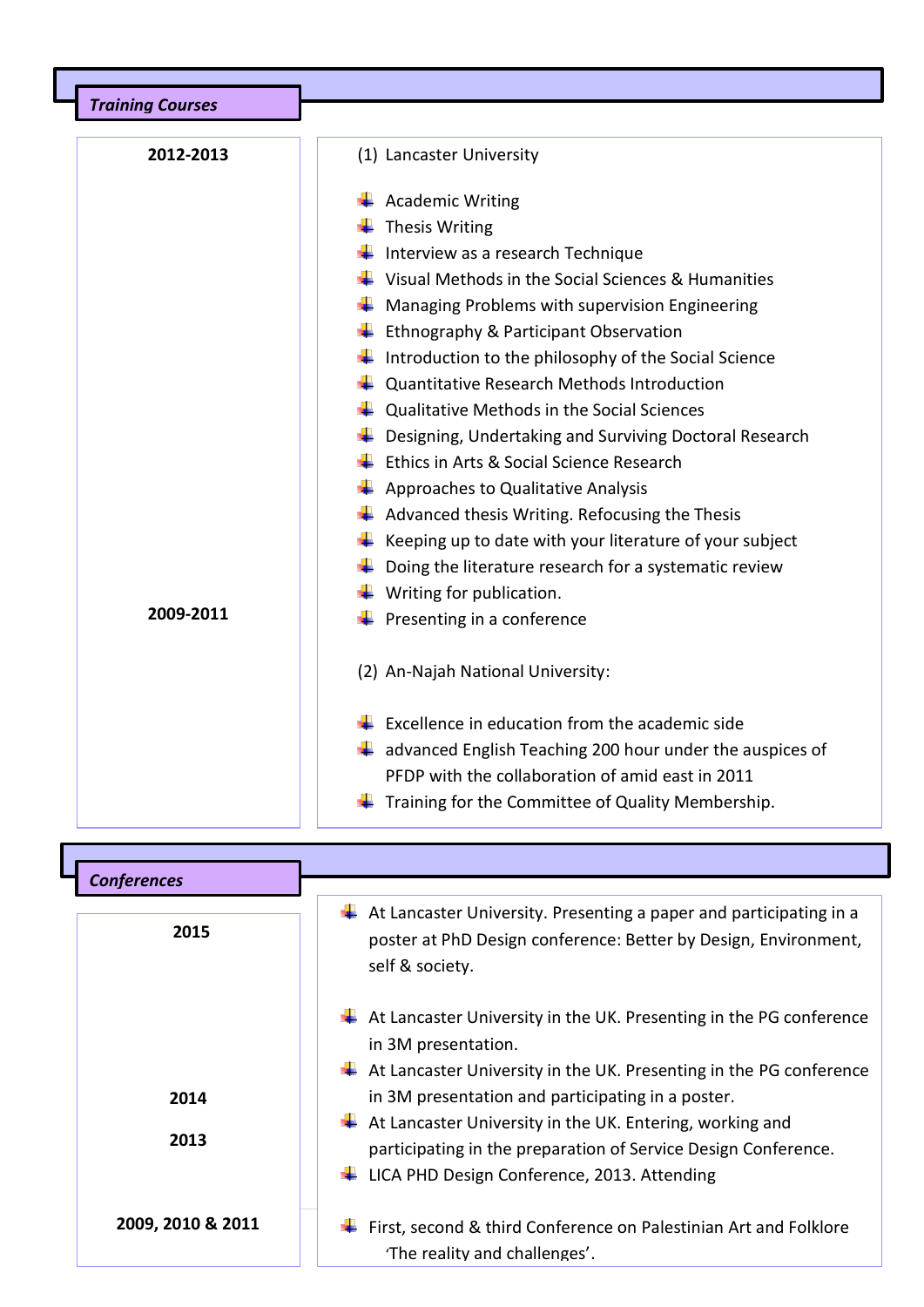**2000**

 $\overline{\phantom{a} \bullet}$  Attendance the Second Jordanian Architectural Conference Architectural & Environments towards Environmentally Sustainable Architecture. Amman- Jordan

| <b>Workshops</b>                                                           |                                                                                                                                                                                                                                                                                                                                                                                                                                                                                                                                                                                                                                       |
|----------------------------------------------------------------------------|---------------------------------------------------------------------------------------------------------------------------------------------------------------------------------------------------------------------------------------------------------------------------------------------------------------------------------------------------------------------------------------------------------------------------------------------------------------------------------------------------------------------------------------------------------------------------------------------------------------------------------------|
|                                                                            |                                                                                                                                                                                                                                                                                                                                                                                                                                                                                                                                                                                                                                       |
| 2014<br>4 <sup>th</sup> September 2014-27 <sup>th</sup><br><b>November</b> | (1) For a new children hospital in Palestine, how we can design the<br>main entrance and the atrium of children's hospital. To answer this<br>question, nine workshops had been conducted:                                                                                                                                                                                                                                                                                                                                                                                                                                            |
| 2014                                                                       | $\frac{1}{2}$ Workshops with children (six workshops, 4 at private<br>schools, and 2 are at a governmental schools)<br>$\frac{1}{2}$ Workshops with Parents (two workshops) at An-Najah<br>National University.<br>$\downarrow$ Workshops with Doctors, nurses, employees & admission of<br>the hospitals at An-Najah National University.<br>$\frac{1}{2}$ Workshops with Designers at An-Najah National University.<br>A workshop about how to engage people in your research<br>(human resource building)<br>$\frac{1}{2}$ Workshop for using Atlas.ti.7 (introduction).<br>(2) Workshops at Lancaster University (participating): |
|                                                                            | Beside Manners: Lessons learned from Design Practice in<br>Healthcare/Service Design Conference.<br>Designing the Agenda - Co-creation with Co-Workers to<br>improve services in the Healthcare Domain/ Service Design<br>Conference.<br>$\frac{1}{2}$ Working with Groups APROUD Master class/ the Story building,<br>Lancaster City.<br>(3)<br>Other Workshops:<br>The workshop in Nablus City to make a research for the old                                                                                                                                                                                                       |
| 2011                                                                       | buildings in the ancient city of Nablus, which was held BY<br>Palestinian Association of Architects after Israeli invasion<br>$\ddot{\bullet}$ Vision of Teaching Excellence with under the auspices of USAID                                                                                                                                                                                                                                                                                                                                                                                                                         |
| 1998                                                                       | and amid east/ Movenpick hotel -three days- Ramallah City.<br>The Land Use Plan of the City Of Jenin & preparing the<br>Comprehensive Plan with the Municipality Of Jenin and with<br>the Department of Urban and Regional Planning and Local                                                                                                                                                                                                                                                                                                                                                                                         |
| 1997<br>1995                                                               | Authority.<br>Preservation& Rehabilitation workshop at ROWAQ centre in<br>Ramallah.                                                                                                                                                                                                                                                                                                                                                                                                                                                                                                                                                   |
|                                                                            | Preserving The Old Area in Nablus city.<br>Bethlehem 2000.                                                                                                                                                                                                                                                                                                                                                                                                                                                                                                                                                                            |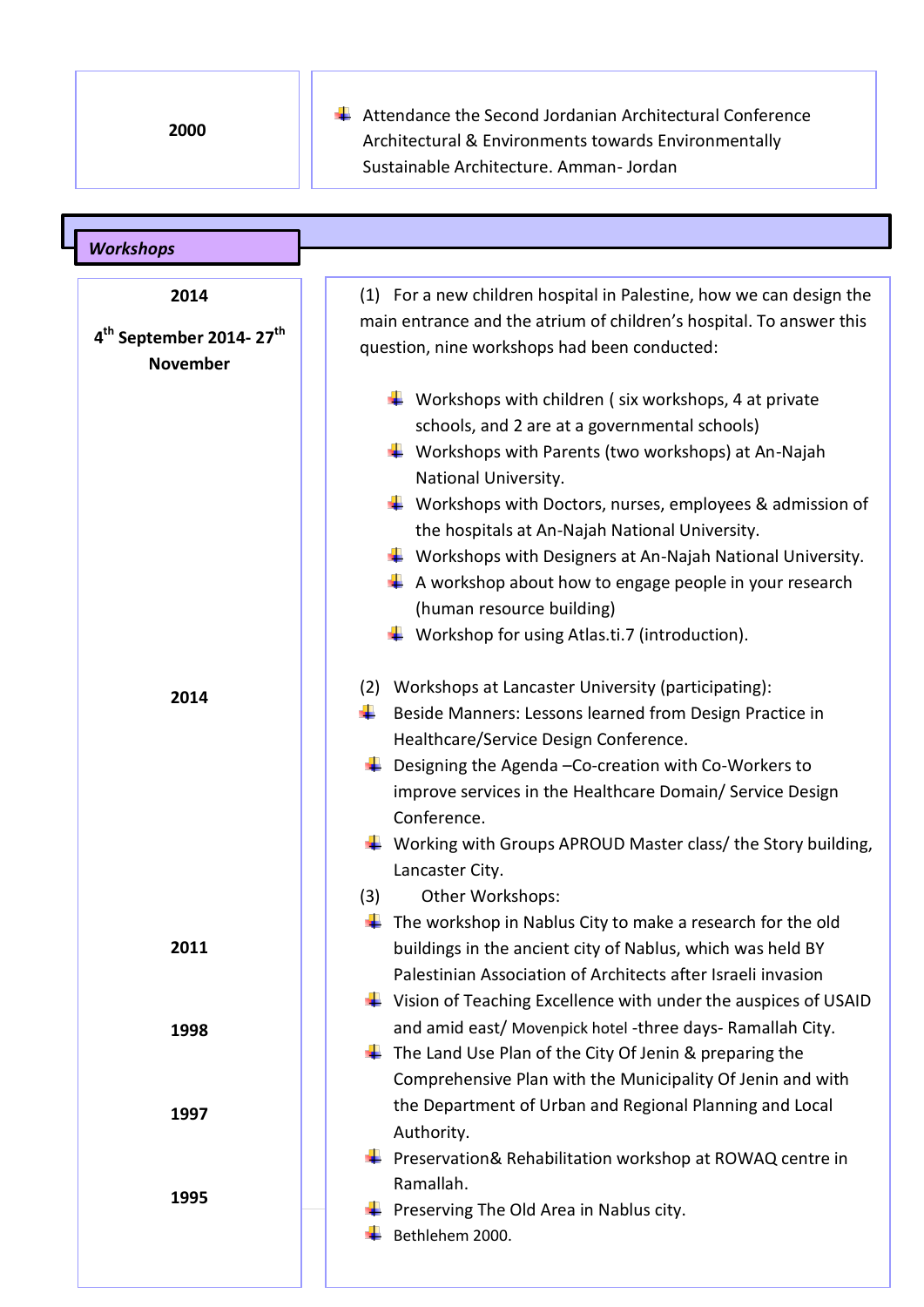*Academic Activities Academic Qualification*

| 2012<br>2011 | (1) Exhibition Coordinator:<br>$\ddag$ Participating in organising the Annual Fine Arts Exhibition<br>(Interior Design) that was been held in An-Najah National<br>University and participating with about 50 projects of my<br>student's work.<br>$\downarrow$ Coordinate the Department of Interior Design in the Annual<br>Fine Arts Exhibition that was been held in An-Najah National |
|--------------|--------------------------------------------------------------------------------------------------------------------------------------------------------------------------------------------------------------------------------------------------------------------------------------------------------------------------------------------------------------------------------------------|
| 2010         | University and also Participation with about 27 projects of my                                                                                                                                                                                                                                                                                                                             |
| 2009         | students work.<br>$\ddot{\phantom{1}}$ Participating and being a member in organizing the Annual Fine<br>Arts Exhibition that was been held in at An-Najah National<br>University and Participating with my students work.                                                                                                                                                                 |
| 2008         | $\downarrow$ Coordinate the Department of Interior Design in the Annual<br>Fine Arts Exhibition that was been held in at An-Najah National<br>University and also Participating with my students work and                                                                                                                                                                                  |
| 2007         | projects.<br>$\downarrow$ Coordinating the whole Annual Fine Arts Exhibition (for the four<br>departments) and Participation with my students Works and<br>projects.<br>$\frac{1}{2}$ Sharing in the Annual Art Exhibition NUAQAT 2007 through<br>models                                                                                                                                   |
| 2012         | (2) Volunteer Work:<br>$\frac{1}{2}$ Design and supervise the folk art museum                                                                                                                                                                                                                                                                                                              |
| 2005         | Design the Presence chamber Hall/ Faculty of fine Art-An-Najah<br>National University.                                                                                                                                                                                                                                                                                                     |
|              | Participating in designing the Lab of computer/ Faculty of<br>Science.                                                                                                                                                                                                                                                                                                                     |
| 2002-2012    | (3) Other academic activities:                                                                                                                                                                                                                                                                                                                                                             |
| 2001-2011    | Coordinator for several subjects & courses<br>Supervised the graduation projects.<br>Design and developed the new plans for the interior design<br>subjects.                                                                                                                                                                                                                               |
| 2006-2008    | Working assistance with the head of the department.                                                                                                                                                                                                                                                                                                                                        |